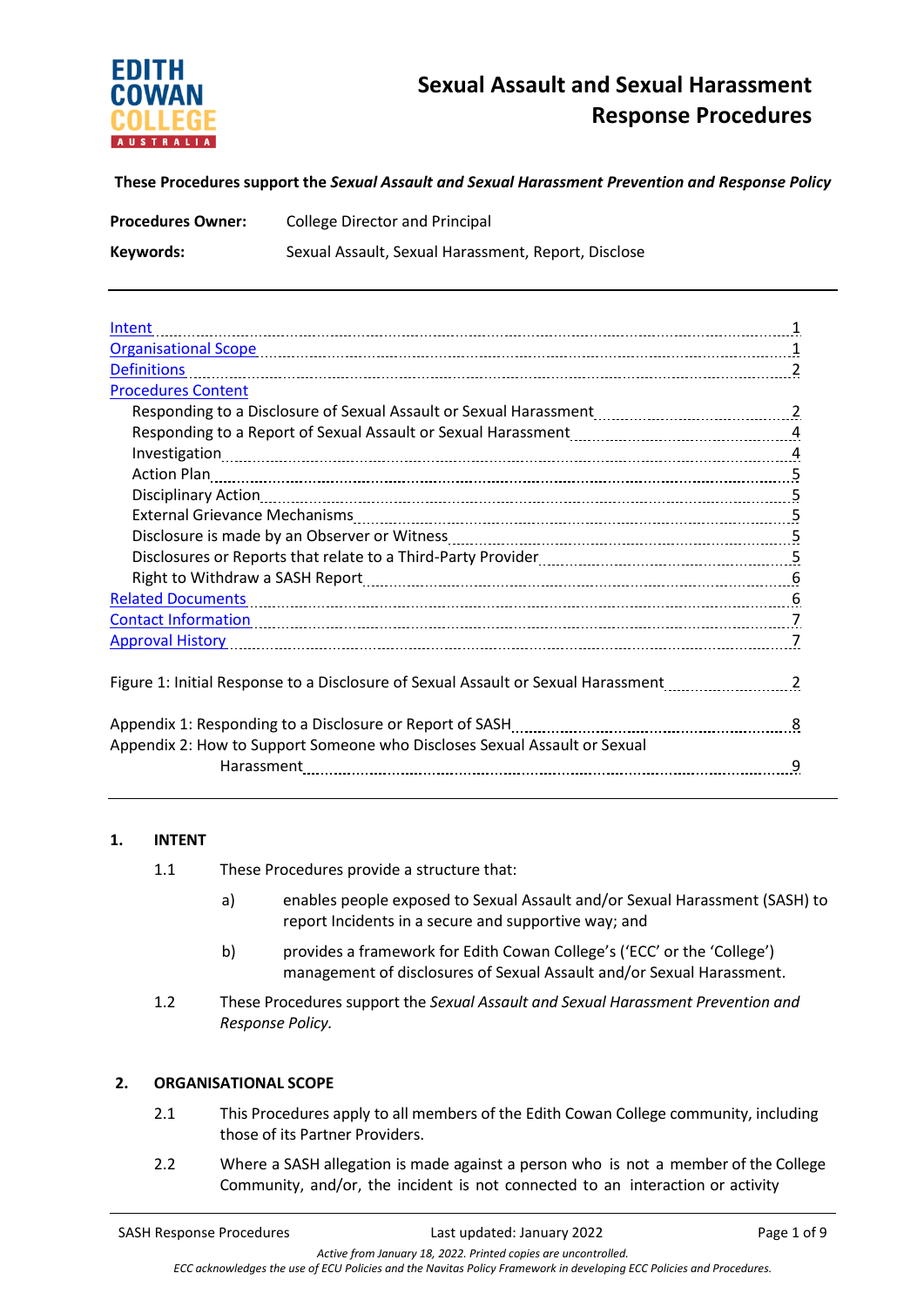

undertaken in the course of work, study, research, living or socializing that is associated with ECC, the College will provide support and information, and, as appropriate or required, liaise with any relevant authority; however, the College itself may not take further action including conducting any investigation of the matter.

## **3. DEFINITIONS:**

3.1 The *Glossary of Policy Terms* applies to this Policy.

## **4. PROCEDURES CONTENT:**

#### **Responding to a Disclosure of Sexual Assault or Sexual Harassment**

- 4.1 Where Sexual Assault or Sexual Harassment (SASH) occurs and/or is Disclosed, it is accepted that no two situations are the same, and each person's response is unique; what is consistent and underpins the approach taken by the College towards these matters is the principle of responding to all situations and all involved persons with dignity, respect and empathy.
- 4.2 If someone does something to a member of the College community that makes them feel that they have been Sexually Assaulted or Sexually Harassed, it is important that safety is the first priority and the person is supported to follow the steps outlined in Figure 1.

## **Figure 1. Initial Response to a Disclosure of Sexual Assault or Sexual Harassment**



These steps are also outlined in a one-page reference, *How to Support Some who Discloses Sexual Assault and/or Sexual Harassment* (Appendix *.* Staff members are encouraged to download and familiarize themselves with these guidelines.

The person who is first told about a SASH Incident is the 'First Responder'. It is likely that the First Responder would be an ECC Student or a Staff member.

- 4.2.1 **Find an Appropriate Space** to start or continue a conversation where the person feels comfortable and you can talk privately without feeling rushed or interrupted.
- 4.2.2 **Establish Immediate Safety**. If the person is in immediate danger or needs urgent medical attention Contact:

#### **Emergency Services 000**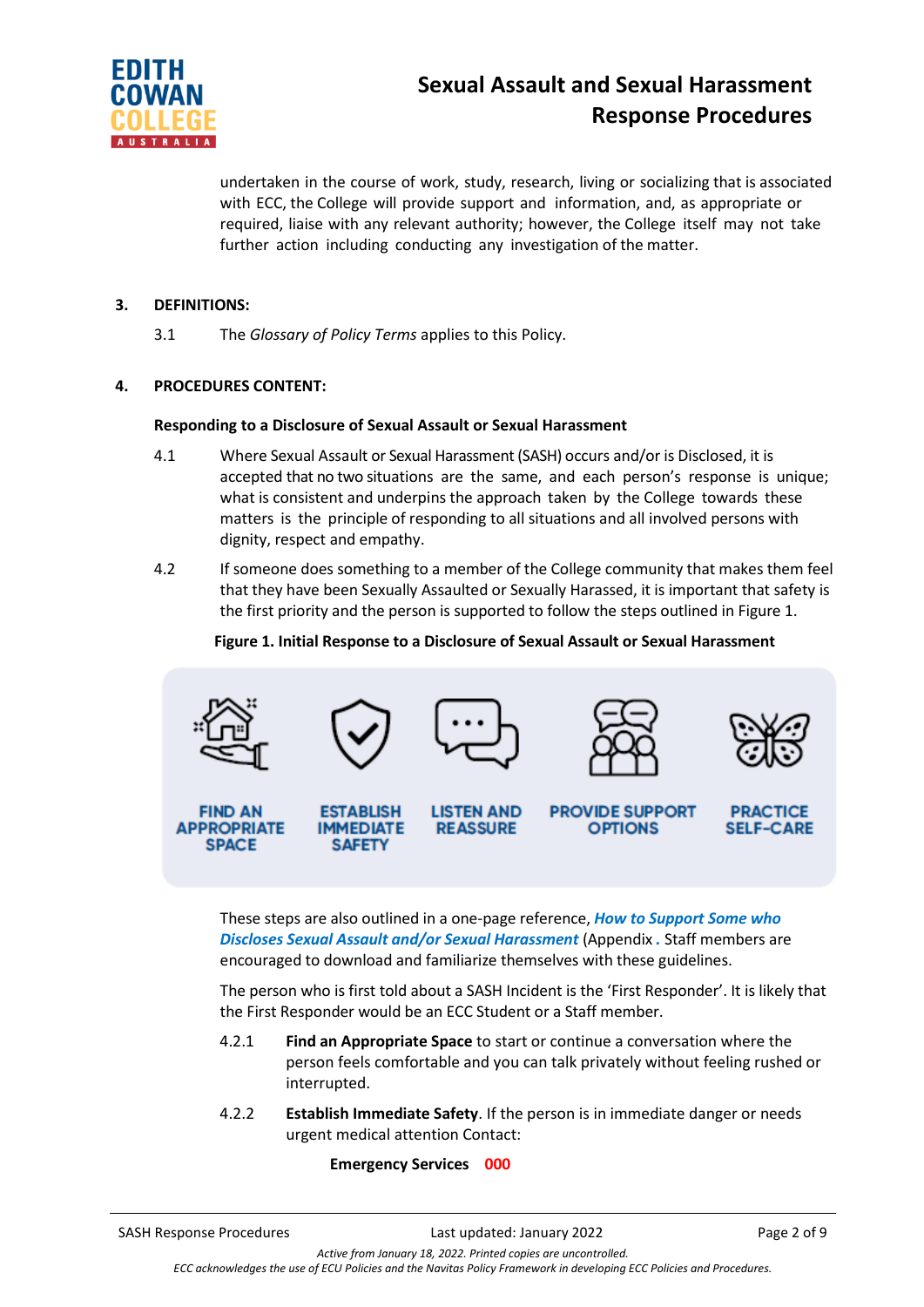

4.2.3 A SASH Incident on an ECC campus must be reported to:

# **ECU Security (24 hrs a day) 6304 3333**

- 4.2.4 Listen and Reassure the person if they Disclose Sexual Assault or Sexual Harassment to you. It usually means that they trusts you. It is important that you:
	- ✓ **Treat them seriously.**
	- ✓ **Listen and allow them to talk about the event in their own time.**
	- ✓ **Reassure them that the incident was not their fault.**

**Note: your role is not to investigate, nor are you expected to be a counsellor. Your role is to listen and then assist them to access the services they require.**

4.2.5 **Provide Support Options and Reporting Options**. As a Student or Staff member receiving a Disclosure, you can offer support to the person to consider their options for accessing support services and Reporting the Incident.

> **Support services** are available to Staff and Students regardless of when or where the Incident took place. The person does not need to formally Report the Incident to access these services.

**Medical attention** may be required for injuries, sexually transmitted infections or other health concerns such as sleep difficulties.

There are a number of **confidential counselling services** available.

Sexual Assault Resource Centre (SARC) provides emergency counselling and medical services in metropolitan Perth 24/7 - 9340 1828 or 1800 737 732.

4.2.6 **Practice Self-Care**. Supporting someone who has experienced Sexual Assault or Sexual Harassment can be challenging. It is important to take care of yourself after receiving distressing information.

If you are a Student you may wish to contact the Student Counsellor.

If you require support as a Staff member, please discuss with your Line Manager and/or contact the Employee Access Program (EAP).

- 4.3 Staff and Students have a number of SASH Reporting options:
	- a) making an informal report to the WA Police for information without the Incident being formally investigated;
	- b) making a formal Report to the WA Police so that the Incident can be subject to a formal investigation;
	- c) making a formal Report to ECC;
	- d) directly to ECU Security on 6304 3333 (24/7);
	- e) not to make any reports. The individual who has experienced Sexual Assault has the right to not report to the Police and should feel supported to make this decision themselves. The person should not be made to feel responsible for their attacker's future actions.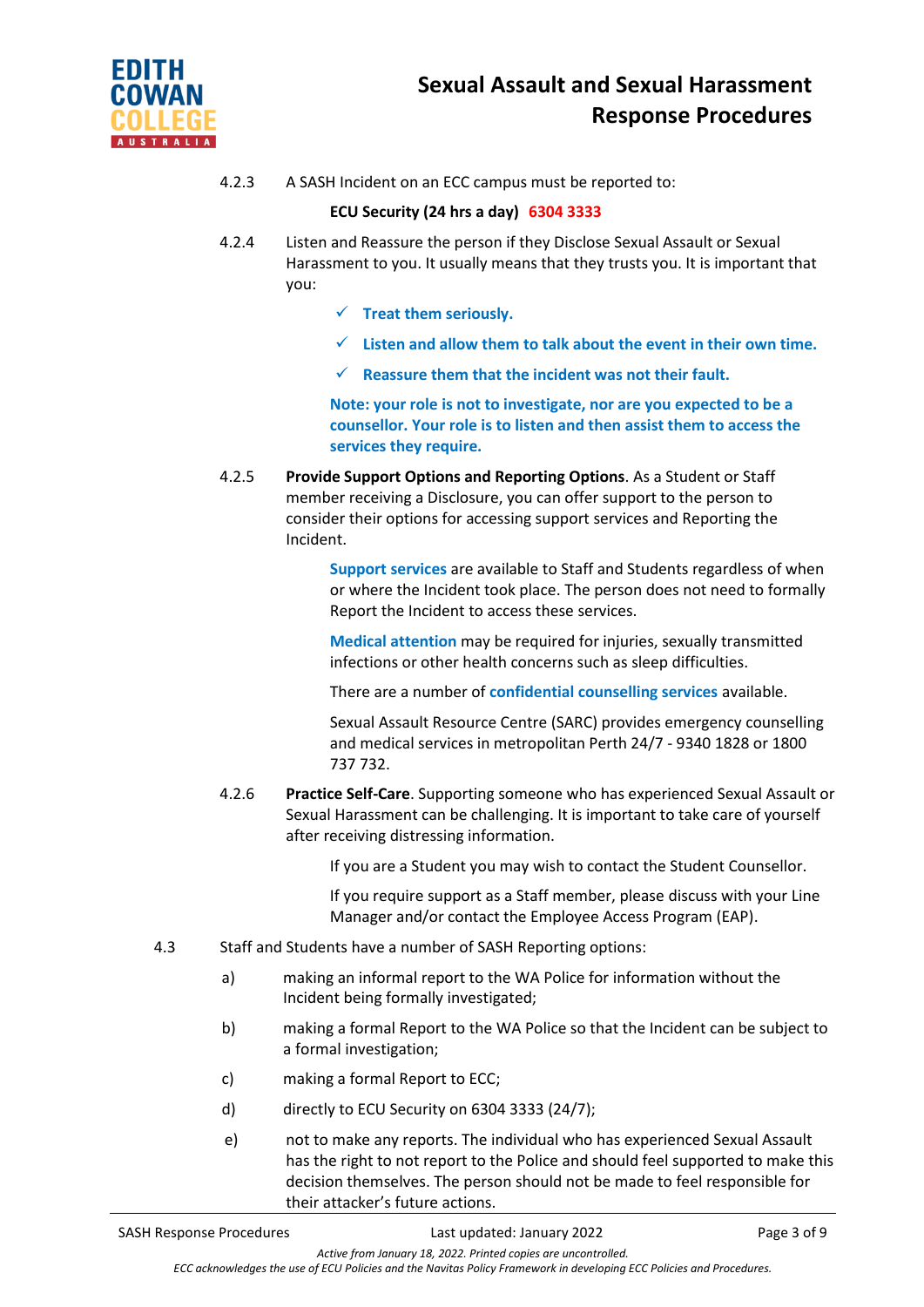

4.4 If you are an ECC Staff member, you are required to document all SASH Disclosures that you receive.

#### **Responding to a Report of Sexual Assault and/or Sexual Harassment**

- 4.5 A person may, after Disclosing or prior to Disclosing, decide to Report a SASH Incident.
- 4.6 Reporting will initiate an Investigation within ECC.
- 4.7 if a Report specific to Sexual Assault is referred to the Police, the College will not take any action that will compromise the Police investigation and/or complaint resolution process.
- 4.8 While responsibility for prosecuting criminal acts of Sexual Assault rests with the local Police, i.e. where the offence occurred, ECC can and will act where there is a breach of its Policies and procedures by members of the College community for activities and situations related to College business.
- 4.9 If mandated reporting is required according to law (e.g. a death has occurred or an Underage Student (Minor) has been involved) ECC will do so.
- 4.10 De-identified data on SASH Incidents at ECC is presented to the Board of Directors each meeting.

#### **Investigation**

- 4.11 The SASH resolution processincludes a preliminary investigation of all facts contained within a Report.
- 4.12 Where a preliminary investigation determines that on the information provided, the Report is found to be frivolous, vexatious, misconceived orlacking in substance, it will be rejected and the person will be informed of this outcome in writing.
- 4.13 An investigation will be undertaken, following the principles of natural justice, in a manner that is respectful to both the complainant and the respondent and supportive of the complainant.
- 4.14 The importance of confidentially will be reinforced to the complainant, the respondent and any support people for both parties.
- 4.15 If the respondent is a student, the report will be referred to the College Director and Principal (or nominee) to initiate an investigation.
- 4.16 The investigation into a Report by a student will be coordinated and managed by the College Director and Principal or other person or persons as appointed by the College Director and Principal.
- 4.17 If the respondent is a Staff member or is engaged by ECC under any other contractual arrangement, the College Director and Principal will inform the Navitas Senior Human Resources Manager so they may contribute to an investigation.
- 4.18 The investigation into a SASH Report lodged by a Staff member will be coordinated and managed by the College Director and Principal.
- 4.19 Respondents will be provided with details of the complaint made against them, and will be given fifteen (15) Calendar Days, or such other time specified by the College Director and Principal, to consider and provide a response to the Report.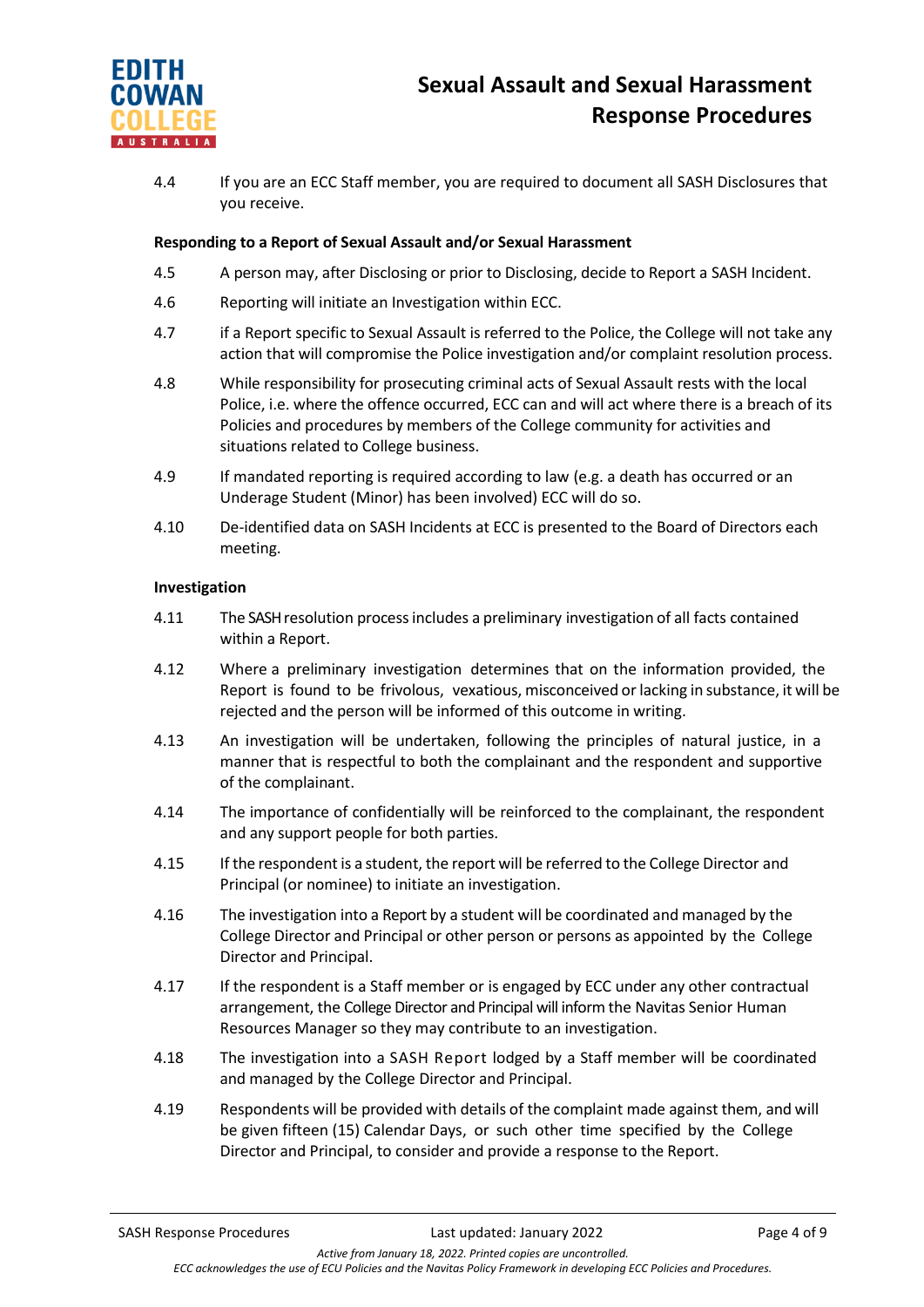

- 4.20 Where facts differ between the details provided by the complainant and the response provided by the respondent, witnesses may also be interviewed as a part of the investigation. Information will not be unnecessarily disclosed to witnesses, and the importance of confidentiality will be reinforced.
- 4.21 Information gathered during the investigation will be documented by the investigator and a report will be prepared.
- 4.22 Investigation findings are reported to the College Director and Principal and Divisional CEO (for Students); for Staff members, the Head of Human Resources is also informed.
- 4.23 The decision about any action required arising from the outcome of the investigation will be made by the College Director and Principal.

## **Action Plan**

4.24 An Action Plan based on findings will be implemented, with all participants informed of this outcome in writing.

#### **Disciplinary Action**

- 4.25 Where it is determined that a SASH Report is substantiated, ECC will decide upon the appropriate disciplinary actions aligned with:
	- a) appropriate Policies and Procedures as well as
	- b) external legal obligations; and
	- c) any contractual terms and conditions
- 4.26 If a person is found to be responsible for Sexual Assault they will be subject to disciplinary action.
- 4.27 If there is even the slightest suspicion that a person does not realise their behaviour/s is Sexual Harassment, they must be informed by their line manager (for a Staff member) or Academic Director (for a Student) in writing and requested to stop with immediate effect.

#### **External grievance mechanisms**

4.28 Individuals who find the outcome of a SASH Disclosure or Report to be unsatisfactory have the right to seek further advice from an external agency such as the Human Rights and Equal Opportunity Commission, the Anti-Discrimination Agency or other relevant government agency including the Tertiary Education Quality Standards Agency.

#### **Disclosures or Reports that relate to a third-party provider**

4.29 IF a SASH Disclosure or Report relates to a third-party provider, ECC will report the Incident to ECU Security and will follow ECU's lead in the investigation.

#### **Disclosure is made by an observer or witness**

- 4.30 It is important to ensure as much as possible that the person who has experienced the incident feels in control of the complaints process, as they may be required to actively participate in the process.
- 4.31 If a member of ECC's community or any other person becomes aware or has observed an incident of Sexual Assault and is intending to make a Disclosure to ECC or the Police,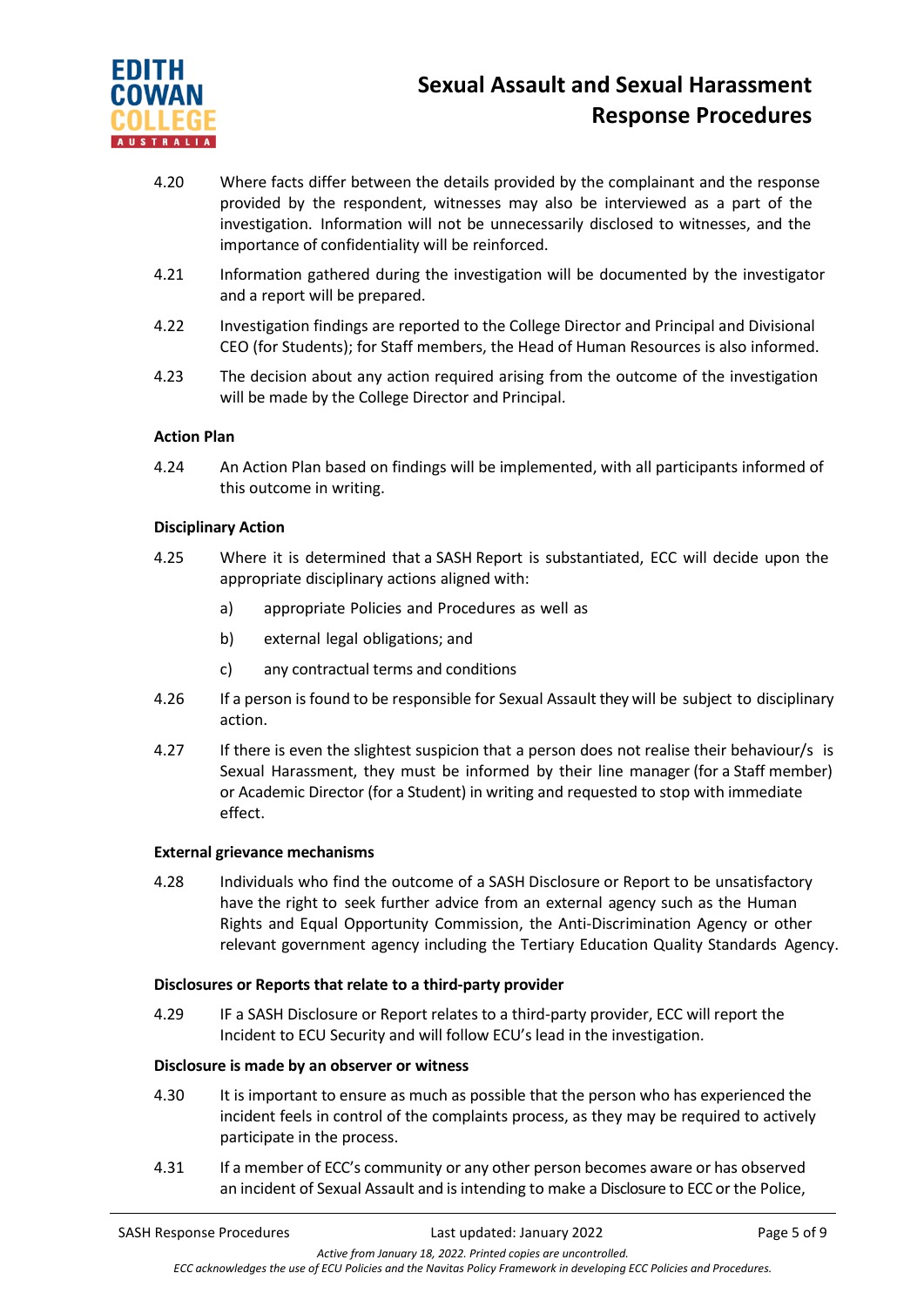

or both, it is critical that they obtain the consent of the person who has experienced the incident prior to making a report.

- 4.32 If the observer/witness is unsure as to what to do, they should seek counsel from an ECC Staff member, preferably a person identified on posters around campus as a Mental Health First Aider or a First Aider.
- 4.33 ECC has a duty of care to ensure the safety of the broader community and may therefore need to act in order to achieve this, including situations where a personmay not wish to actively participate in a formal SASH Report process.
- 4.34 In the event that ECC needs to take action to ensure the safety of the broader community, the rights and needs of the person who experienced the Sexual Assault will be respected and treated with great care and confidentiality.

#### **Right to Withdraw a SASH Report**

- 4.35 A person may withdraw a SASH Report at any stage of the process.
- 4.36 ECC will inform the respondent should a Report be withdrawn at any stage of the process.
- 4.37 ECC may, however, continue to act on the Report to ensure the ongoing safety of the complainant and members of the broader community.
- 4.38 The complainant should confirm the withdrawal of the Report in writing to the College Director and Principal.
- 4.39 In the event ECC does continue to act on the Report part of its duty of care, it will ensure that the original complainant is kept informed of any actions taken or the outcome of any investigation undertaken.

#### **5. RELATED DOCUMENTS:**

- 5.1. These Procedures support the *Sexual Assault and Sexual Harassment Prevention and Response Policy.*
- 5.2 Relevant to these Procedures are the following:

*Critical Incident and Business Continuity Policy Privacy Policy Student Conduct Policy Student Misconduct Procedures Student Wellbeing, Counselling and Support Policy Staff Code of Conduct Wellness, Health and Safety Policy*

5.3 These Procedures have been developed in line with requirements set out in the:

*[Australian Human Rights Commission Act 1986:](https://www.legislation.gov.au/Details/C2019C00030) [Australian States Child Protection Laws](https://aifs.gov.au/cfca/publications/australian-child-protection-legislation) [The National Code of Practice for Providers of Education and Training to Overseas](https://internationaleducation.gov.au/Regulatory-Information/Pages/National-)  [Students 2018](https://internationaleducation.gov.au/Regulatory-Information/Pages/National-) Australian Government Institute of Family Studies: [Appendix A: Legislation table:](file://///navitas.local/UPA/ECC/Policies/ECC%20Policy%20Working%20Group%202021/19.%20Bullying,%20Harassment%20and%20Discrimination/SASH/aifs.gov.au)  [Elements of the laws surrounding sexual assault](file://///navitas.local/UPA/ECC/Policies/ECC%20Policy%20Working%20Group%202021/19.%20Bullying,%20Harassment%20and%20Discrimination/SASH/aifs.gov.au) by jurisdiction | Australian [Institute of Family Studies](file://///navitas.local/UPA/ECC/Policies/ECC%20Policy%20Working%20Group%202021/19.%20Bullying,%20Harassment%20and%20Discrimination/SASH/aifs.gov.au)*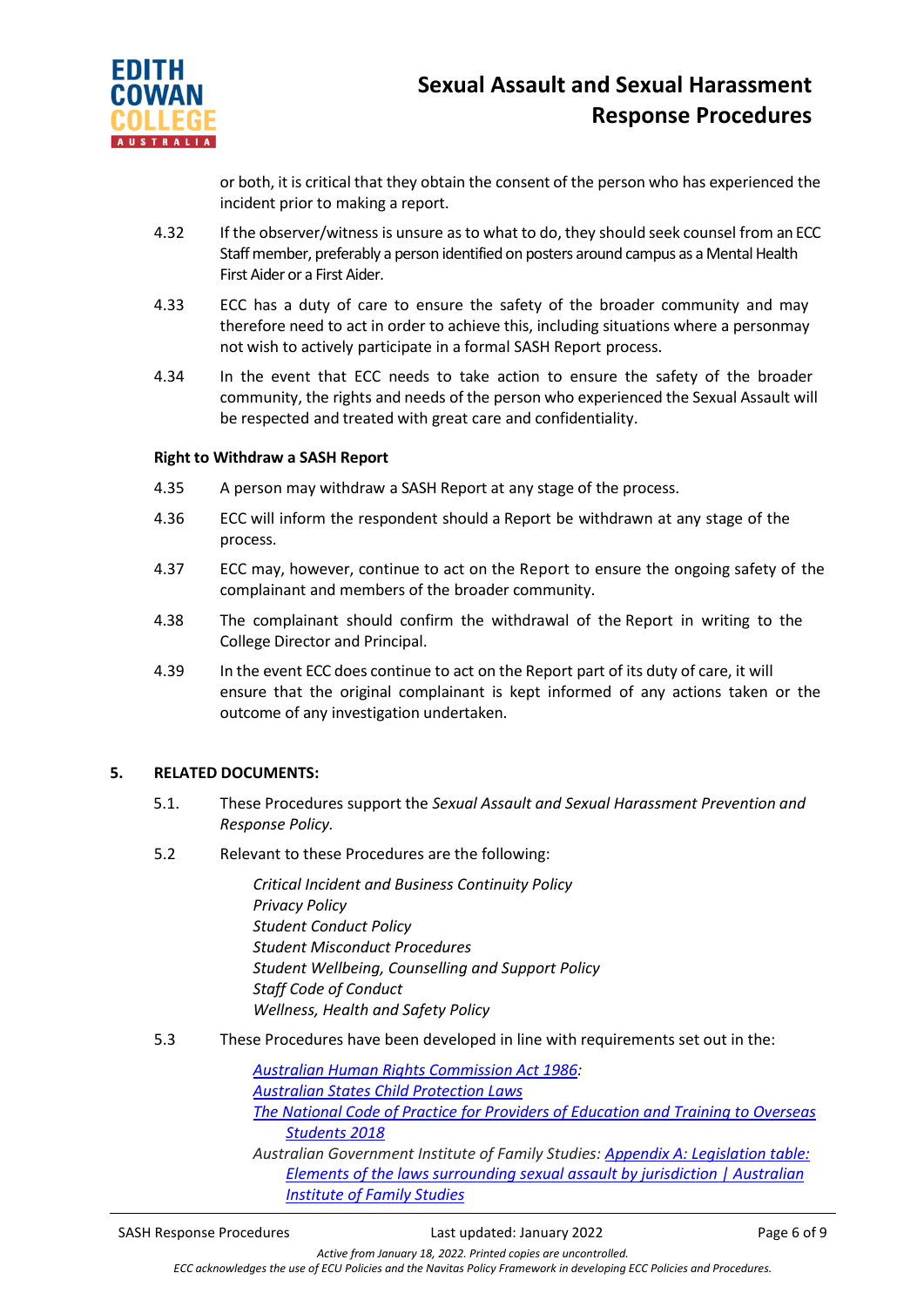

*Australian Institute of Health and Welfare: [Sexual assault in Australia](file://///navitas.local/UPA/ECC/Policies/ECC%20Policy%20Working%20Group%202021/19.%20Bullying,%20Harassment%20and%20Discrimination/SASH/aihw.gov.au) TEQSA Good Practice Note: Preventing and Responding to Sexual [Assault and](https://www.teqsa.gov.au/sites/default/files/good-practice-note-preventing-responding-sexual-assault-%20%20%20sexual_harassment.pdf?v=1594266369) Sexual [Harassment in](https://www.teqsa.gov.au/sites/default/files/good-practice-note-preventing-responding-sexual-assault-%20%20%20sexual_harassment.pdf?v=1594266369) the Australian Higher Education Sector*, July 2020.

# **6. CONTACT INFORMATION:**

For queries relating to this document please contact:

| <b>PROCEDURES OWNER</b>       | <b>College Director and Principal</b> |  |
|-------------------------------|---------------------------------------|--|
| <b>ALL ENQUIRIES CONTACT:</b> | <b>Quality and Compliance Manager</b> |  |
| TELEPHONE:                    | 08 6279 1133                          |  |
| <b>EMAIL ADDRESS:</b>         | justask@ecc.edu.au                    |  |

## **7. APPROVAL HISTORY:**

| <b>PROCEDURES APPROVED BY:</b>  | <b>College Director and Principal</b> |
|---------------------------------|---------------------------------------|
| DATE PROCEDURES FIRST APPROVED: | January 2022                          |
| DATE LAST MODIFIED:             |                                       |
| <b>REVISION HISTORY:</b>        |                                       |
| <b>NEXT REVISION DUE:</b>       | January 2024                          |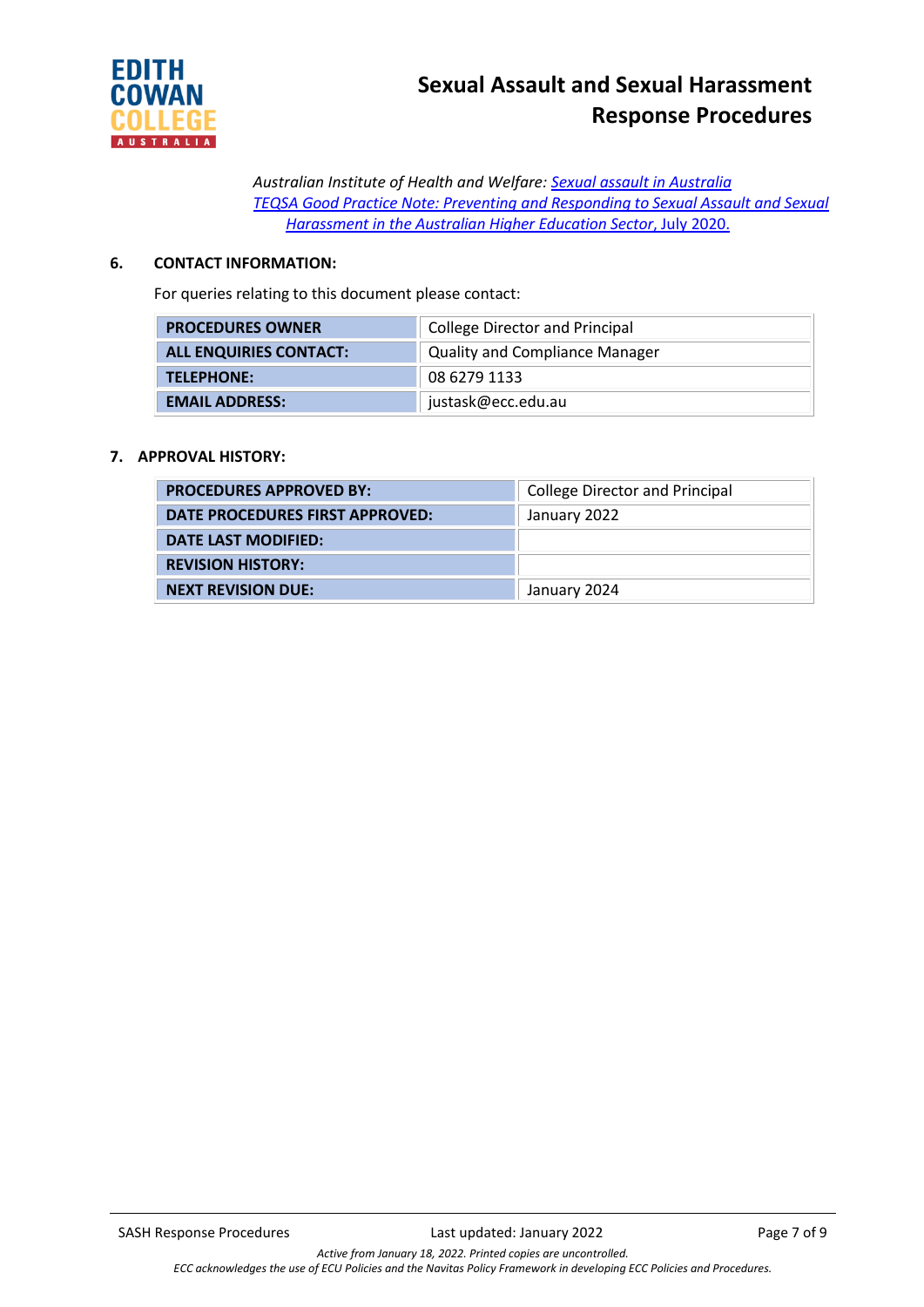

# **Appendix 1: Responding to a Disclosure or Report of Sexual Assault and/or Sexual Harassment**



SASH Response Procedures **Last updated: January 2022** Page 8 of 9

All printed copies are uncontrolled. For the latest version of these Procedures always check the ECC Website. ECC acknowledges the use of ECU policies and the Navitas Policy Framework in developing ECC policies and